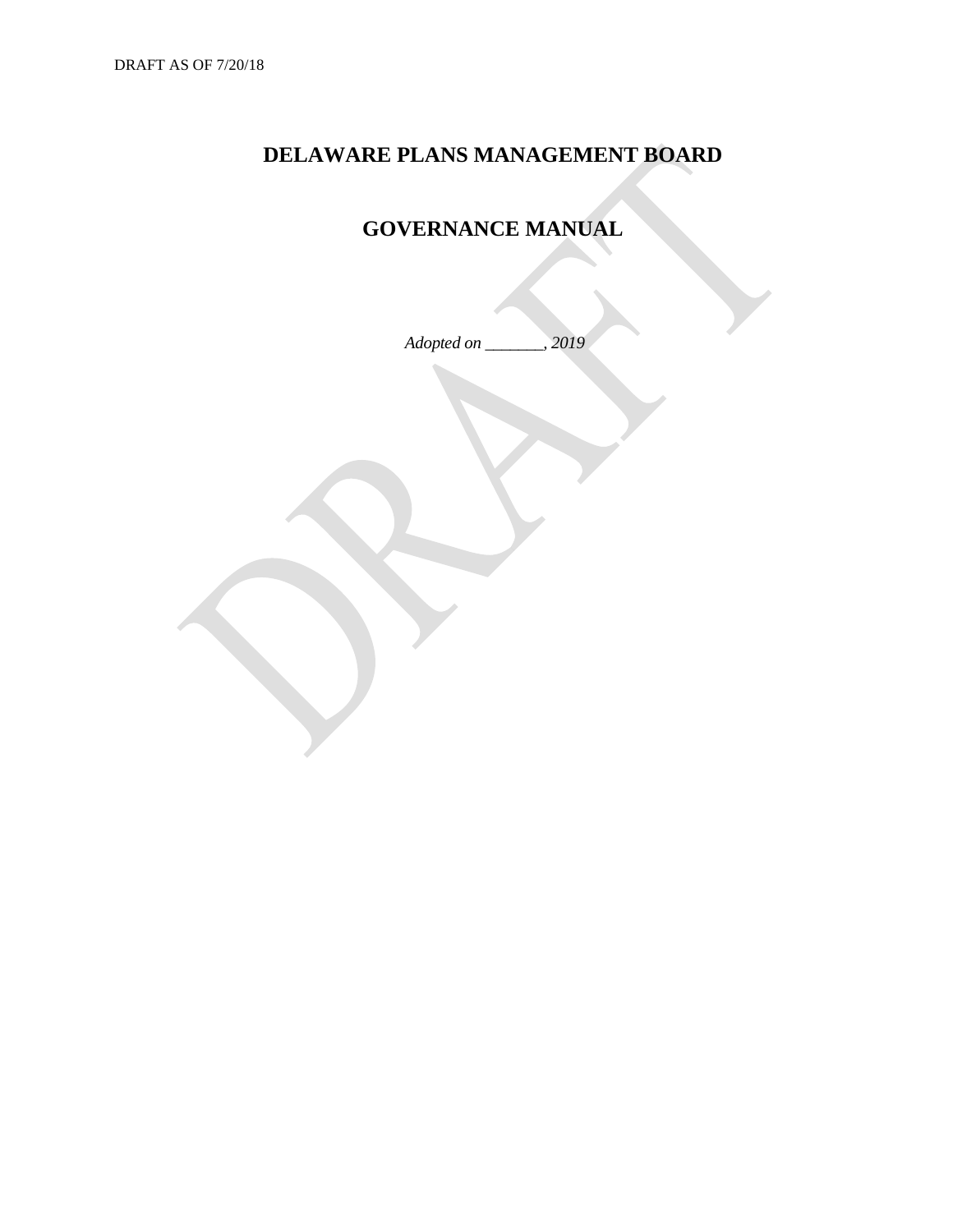#### **TABLE OF CONTENTS**

#### **I. THE PLANS MANAGEMENT BOARD**

- A. Statutory Mandate [29 *Del. C.* § 2722(a)]
- B. Composition
	- 1. Ex Officio Members [29 *Del. C.* § 2722(b)(1)]
	- 2. State Employees [29 *Del. C.* § 2722(b)(2)]
	- 3. Public Members [29 *Del. C.* § 2722(b)(3)]
- C. Appointed Member Terms [29 *Del. C.* § 2722(c)(1)]
- D. Recommendation of Removal
	- 1. Failure to Attend Meetings
	- 2. Other Cause

### E. Voting

- 1. One Vote Per Member [29 *Del. C.* § 2722(c)(2)]
- 2. Proxies/Representatives
	- a) Ex Officio Members
	- b) Appointed Members
- 3. Physical Presence Not Required [29 *Del. C.* § 2722(e)(8)]
- F. Quorum Requirements [29 *Del. C.* §§ 2722(c)(2), (e)(8)]
- G. Chairperson [29 *Del. C.* § 2722(c)(3)]
- H. Required Meetings [29 *Del. C.* § 2722(c)(4)]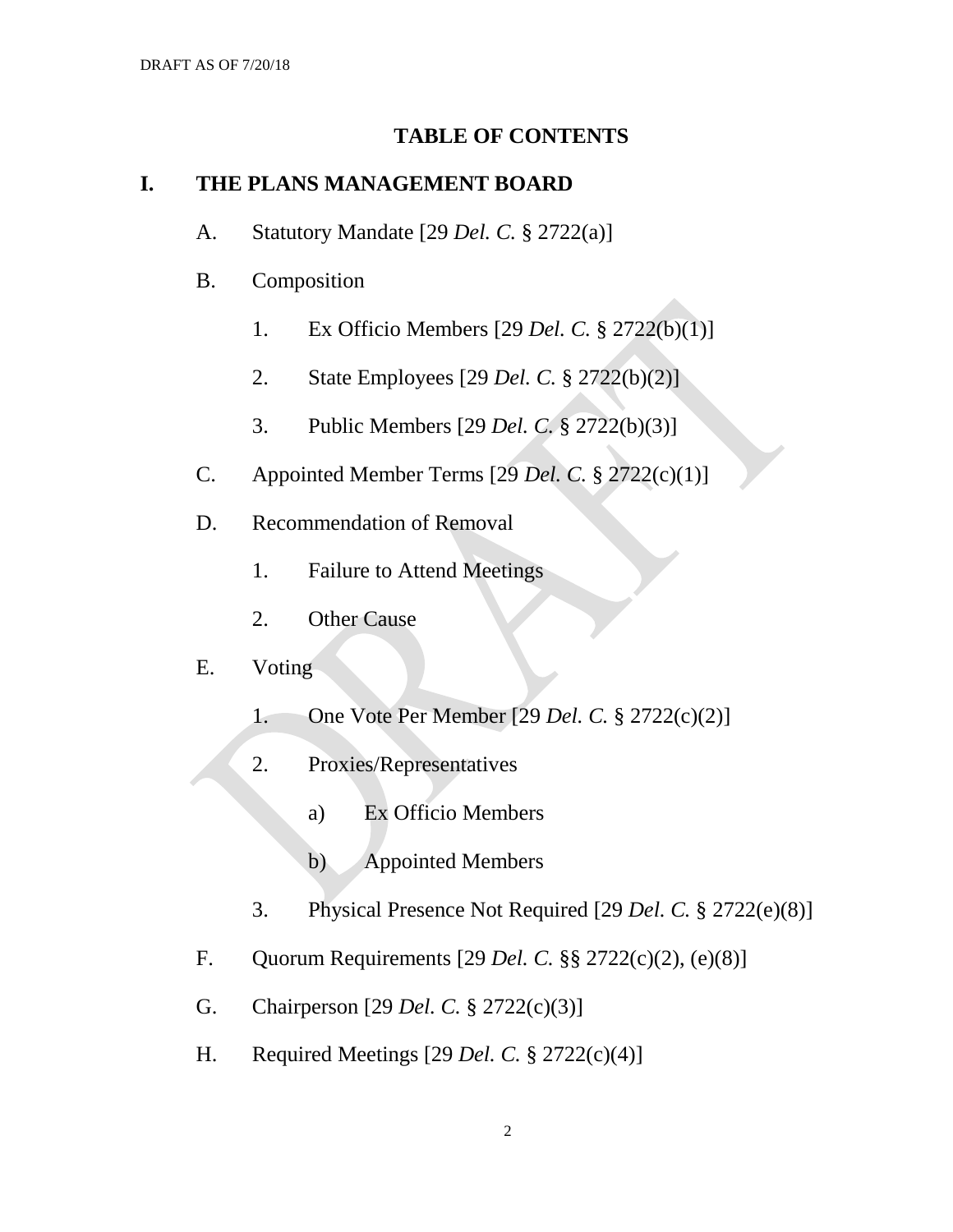I. Special Meetings [29 *Del. C.* § 2722(c)(4)]

### **II. THE SUPPLEMENTAL RETIREMENT, COLLEGE INVESTMENT AND ABLE PROGRAM**

- A. The Deferred Compensation Program
	- 1. The 457(b) Plan
	- 2. The  $401(a)$  Plan
	- 3. The 403(b) Plan
- B. The 529 College Investment Plan
- C. The 529A ABLE Plan

### **III. STANDING COMMITTEES**

- A. Investment Committee
	- 1. Delegation of Authority [Resolution 2018-1]
	- 2. Composition [Resolution 2018-1]
- B. Audit and Governance Committee
	- 1. Delegation of Authority [Resolution 2018-1]
		- 2. Composition [Resolution 2018-1]
- C. Committee Governance
	- 1. Member Terms [Resolution 2018-1]
	- 2. Recommendation of Removal
		- a) Failure to Attend Meetings
		- b) Other Cause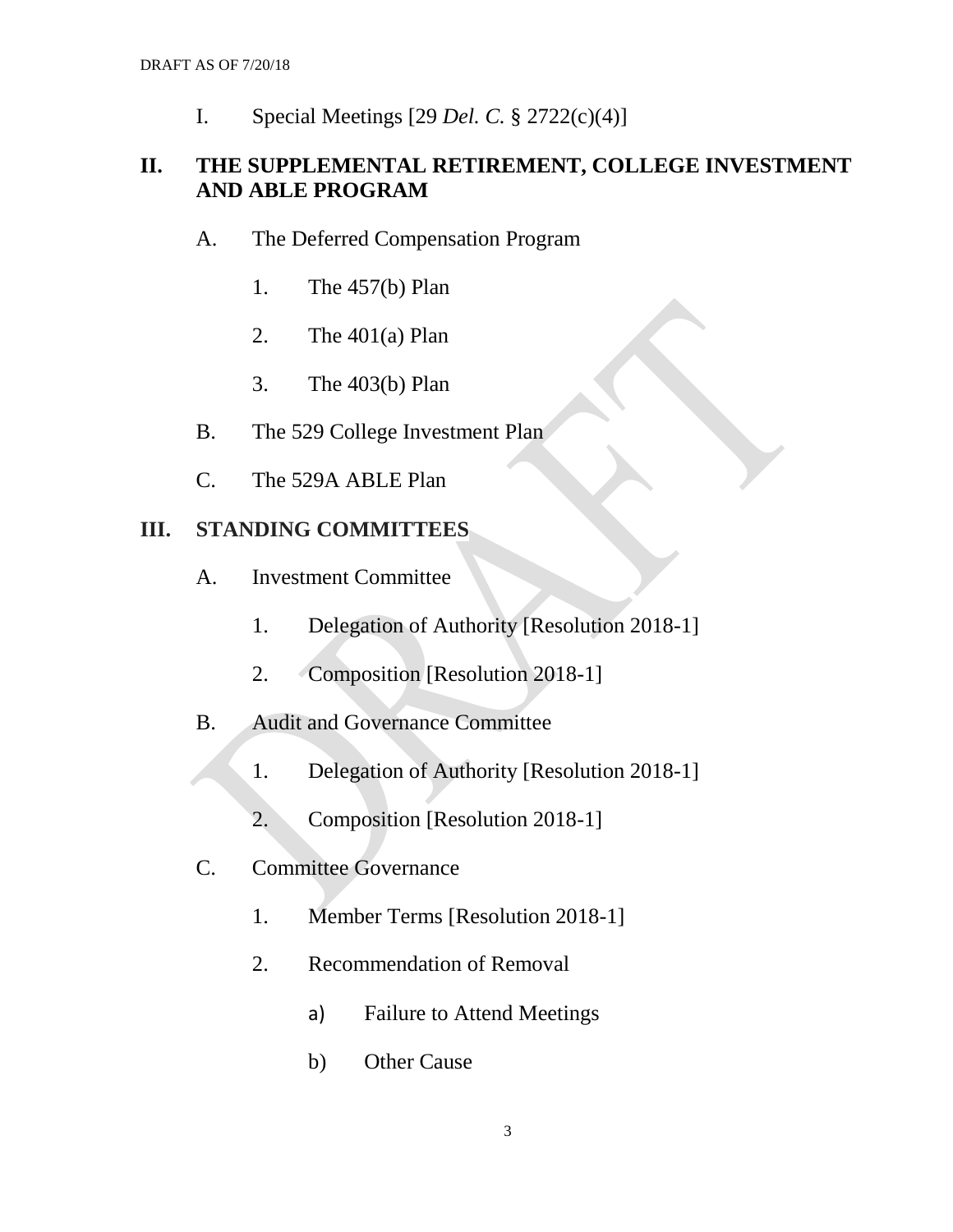- 3. Voting
	- a) One Vote Per Member
	- b) Proxies/Representatives
	- c) Physical Presence Not Required [29 *Del. C.* § 2722(e)(8)]
- 4. Quorum [Resolution 2018-1, 29 *Del. C.* § 2722 (e)(8)]
- 5. Chairperson Authority [Resolution 2018-1]
- 6. Vice Chairs [Resolution 2018-1]
- 7. Reporting [Resolution 2018-1]

#### **IV. STATUTORY POWERS AND DUTIES**

- A. Standard of Care [29 *Del. C.* § 2722(f)(1)]
- B. Immunity and Indemnification [29 *Del. C.* § 2722(f)(2)]
- C. Rules and Regulations [29 *Del. C.* § 2722(e)(1)]
- D. Committees [29 *Del. C.* § 2722(e)(2)]
- E. Contracting [29 *Del. C.* § 2722(e)(3)]
- F. Investments [29 *Del. C.* § 2722(e)(4)]
- G. Annual Budget [29 *Del. C.* § 2722(e)(5)]
- H. Collection and Use of Administrative Fees [29 *Del. C.* § 2722(e)(5)]
- I. Removal and Reinvestment of Funds [29 *Del. C.* § 2722(e)(6)]
- J. Annual Plan Audits [29 *Del. C.* § 2722(e)(7)]
- K. Memorandum of Understanding with Auditor of Accounts [29 *Del. C.*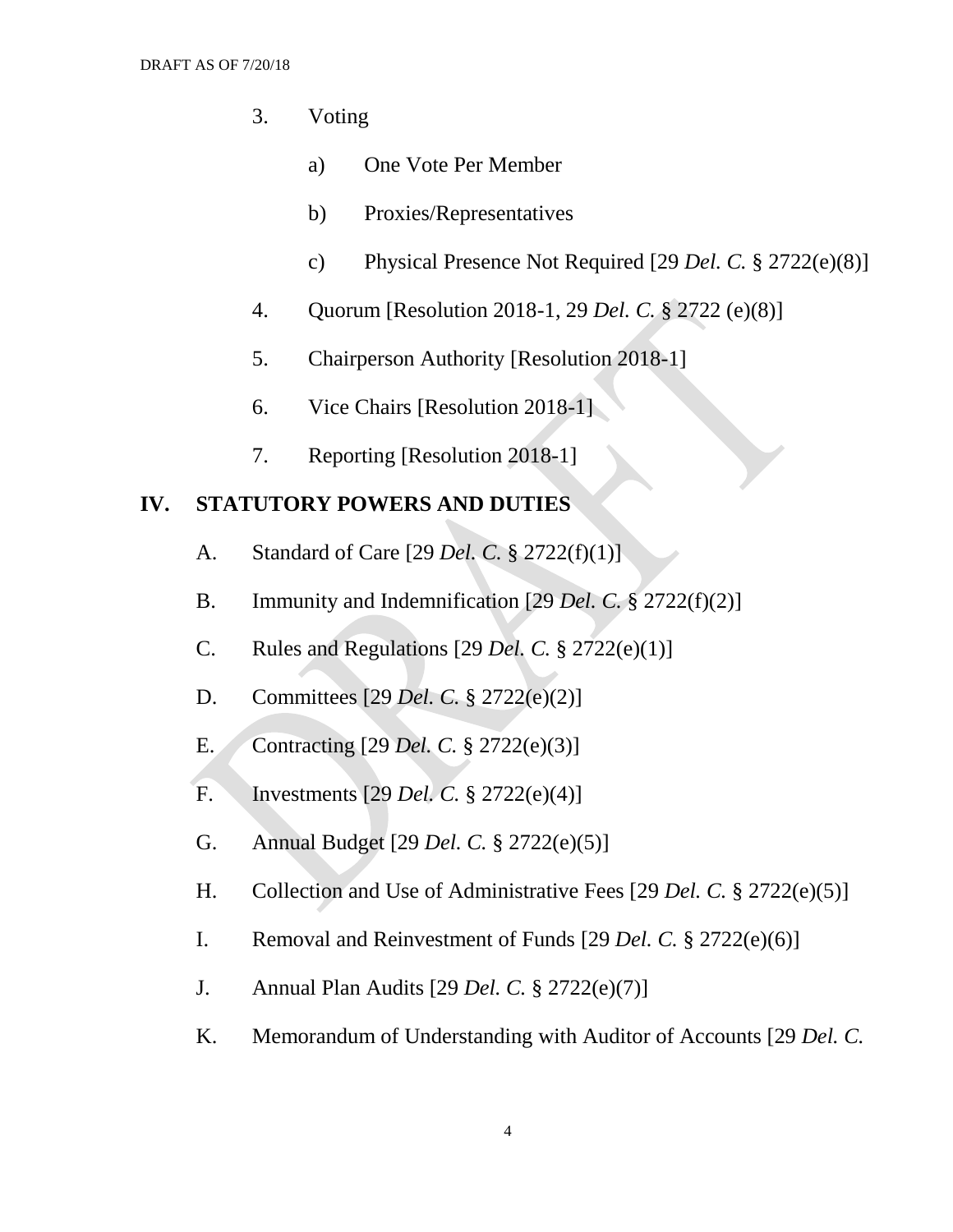$§ 2722(e)(7)]$ 

## **V. ROLE OF THE OFFICE OF STATE TREASURER**

- A. Administrative Support [29 *Del. C.* § 2722(g)]
- B. Authority and Delegated Duties

#### **VI. PUBLIC MEETINGS**

- A. Notice
	- 1. Mandatory Contents
		- a) Regular Meetings [29 *Del. C.* § 10004(e)(2)]
		- b) Special/Rescheduled Meetings [29 *Del. C.* § 10004(e)(3)]
		- c) Delayed Agenda [29 *Del. C.* § 10004(e)(5)]
	- 2. When Published?
		- a) Regular Meetings/Executive Session [29 *Del. C.* §  $10004(e)(2)$ ]
		- b) Special/Rescheduled Meetings [29 *Del. C.* § 10004(e)(3)]
		- c) Delayed Agenda [29 *Del. C.* § 10004(e)(5)]
		- d) Emergency Meetings [29 *Del. C.* § 10004(e)(1)]
- B. Agenda Contents
	- 1. General Statement of Major Issues [29 *Del. C.* § 10002(a)]
	- 2. Statement of Intent and Specific Grounds for Executive Session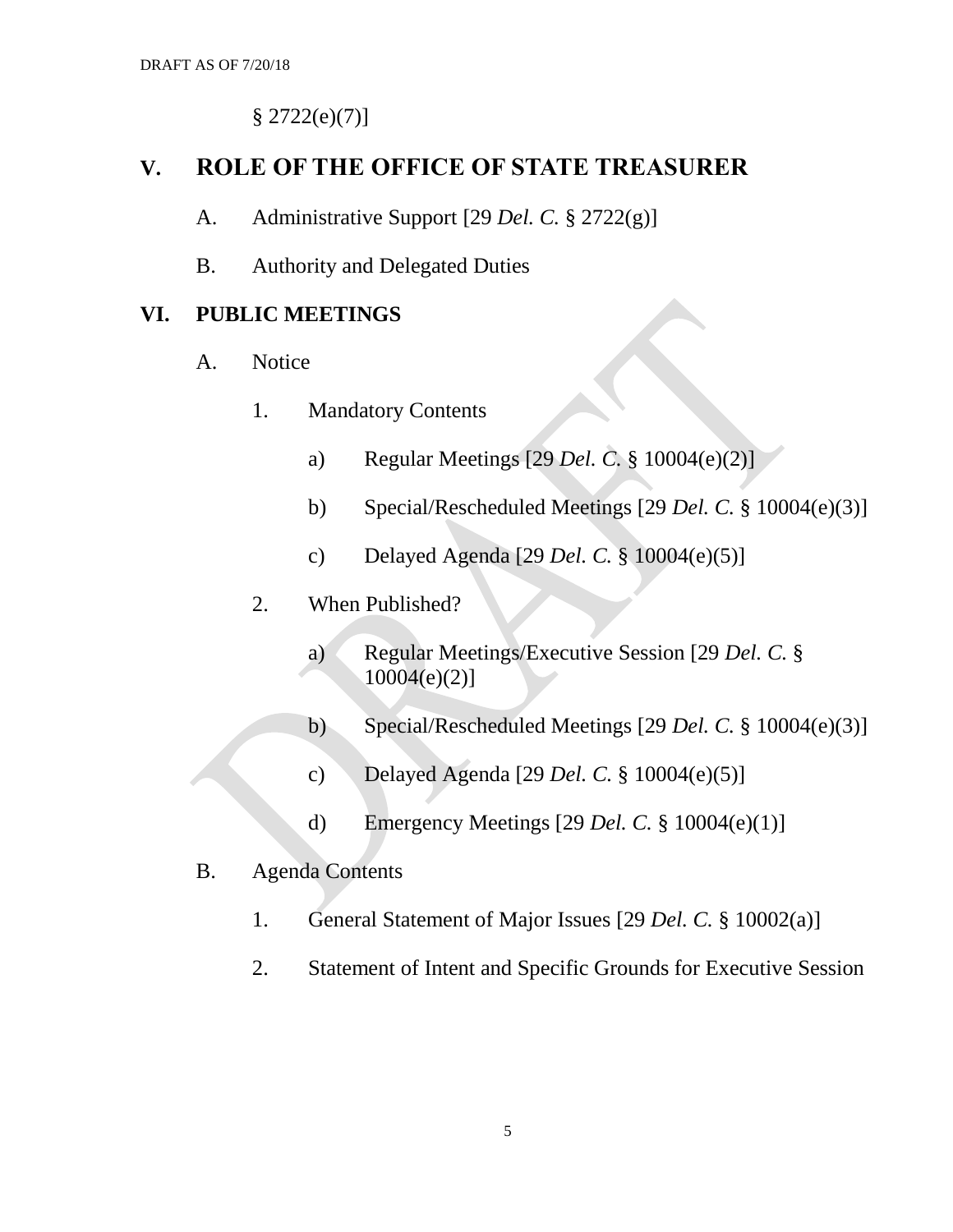[29 *Del. C.* § 10002(a)]

- C. Rules of Order
- D. All Votes in Public Session [29 *Del. C.* § 10004(c)]
- E. Executive Session
	- 1. Investment Strategy/Negotiations [29 *Del. C.* § 2722(c)(5)]
	- 2. Other Exemptions [29 *Del. C.* § 10004(b)]
- F. Minutes [29 *Del. C.* § 10004(b)]
- G. Public Records/Archives
	- 1. FOIA Coordinator [29 *Del. C.* § 10003(g)]
	- 2. Retention of Records [29 *Del. C.*, ch. 5; Archives Policies]

### **VII. BOARD POLICIES/RULES AND REGULATIONS**

- A. Code of Conduct [29 *Del. C.*, Ch. 58; DPERS Policy]
	- 1. Conflicts of Interest
	- 2. Improper Use of Position
	- 3. Confidentiality
	- 4. Fraud Prevention
- B. Documentation of Fiduciary Decisions
- C. Vendor Management
	- 1. Procurement/Sourcing
	- 2. Contract Negotiation
	- 3. Relationship Management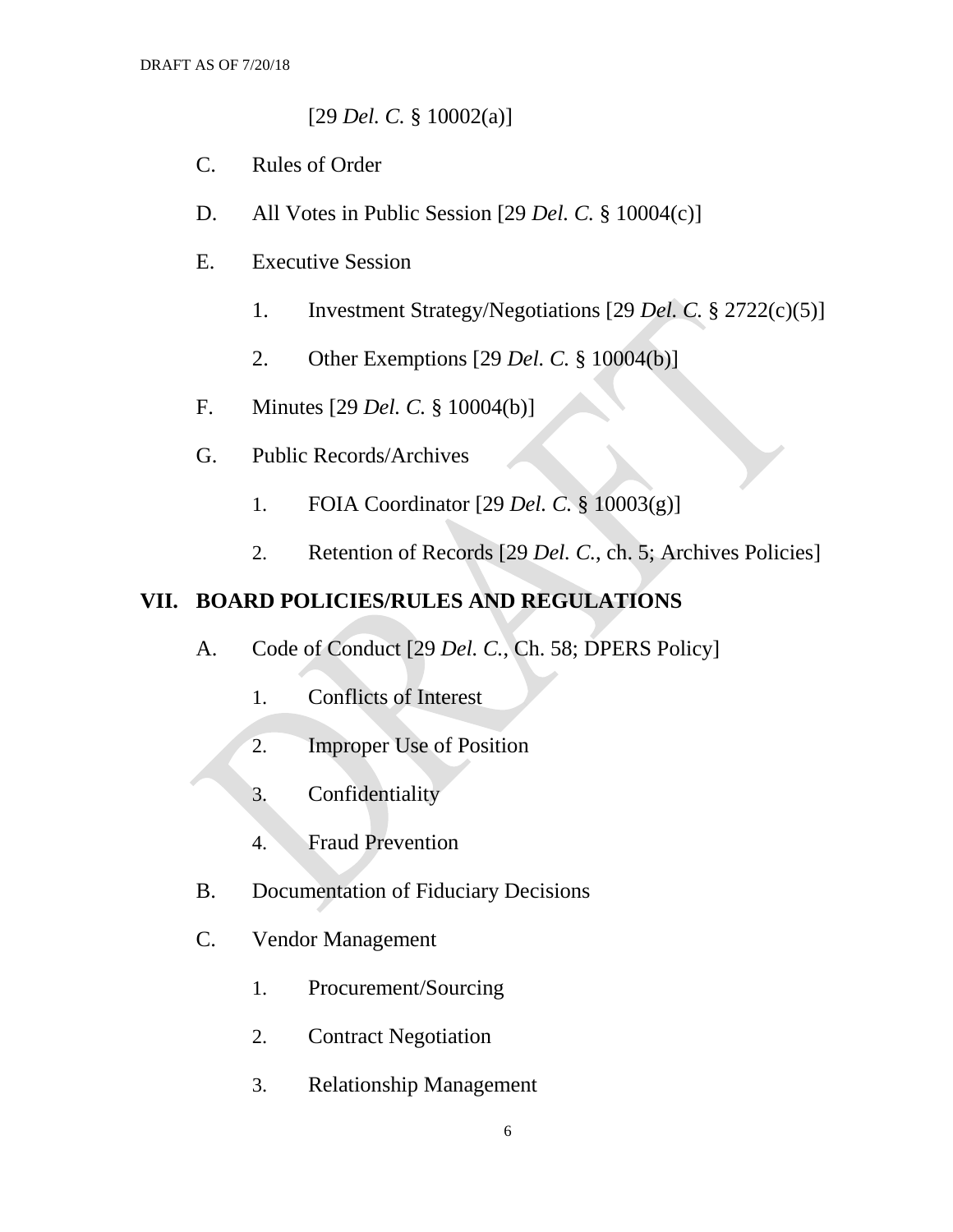- 4. Performance Evaluation
- 5. Risk Management
	- a) Disaster Recovery
	- b) Business Continuity
- D. Operational Procedures
	- 1. Internal (OST Procedures)
	- 2. External (Vendor Manuals)
- E. Investment Policy Statements
	- 1. Deferred Compensation Plans
	- 2. 529 College Investment Plan
	- 3. 529A ABLE Plan
- F. Budget
- G. Allocation and Payment of Plan Expenses
- H. Audits
- I. Proxy Voting
- J. Cybersecurity
- K. Compensation [29 *Del. C.* § 2722(f)(2)]
- L. Communications
	- 1. Use of State Email for Public Business
	- 2. Communication Outside of Meetings [See 2009 WI Retirement